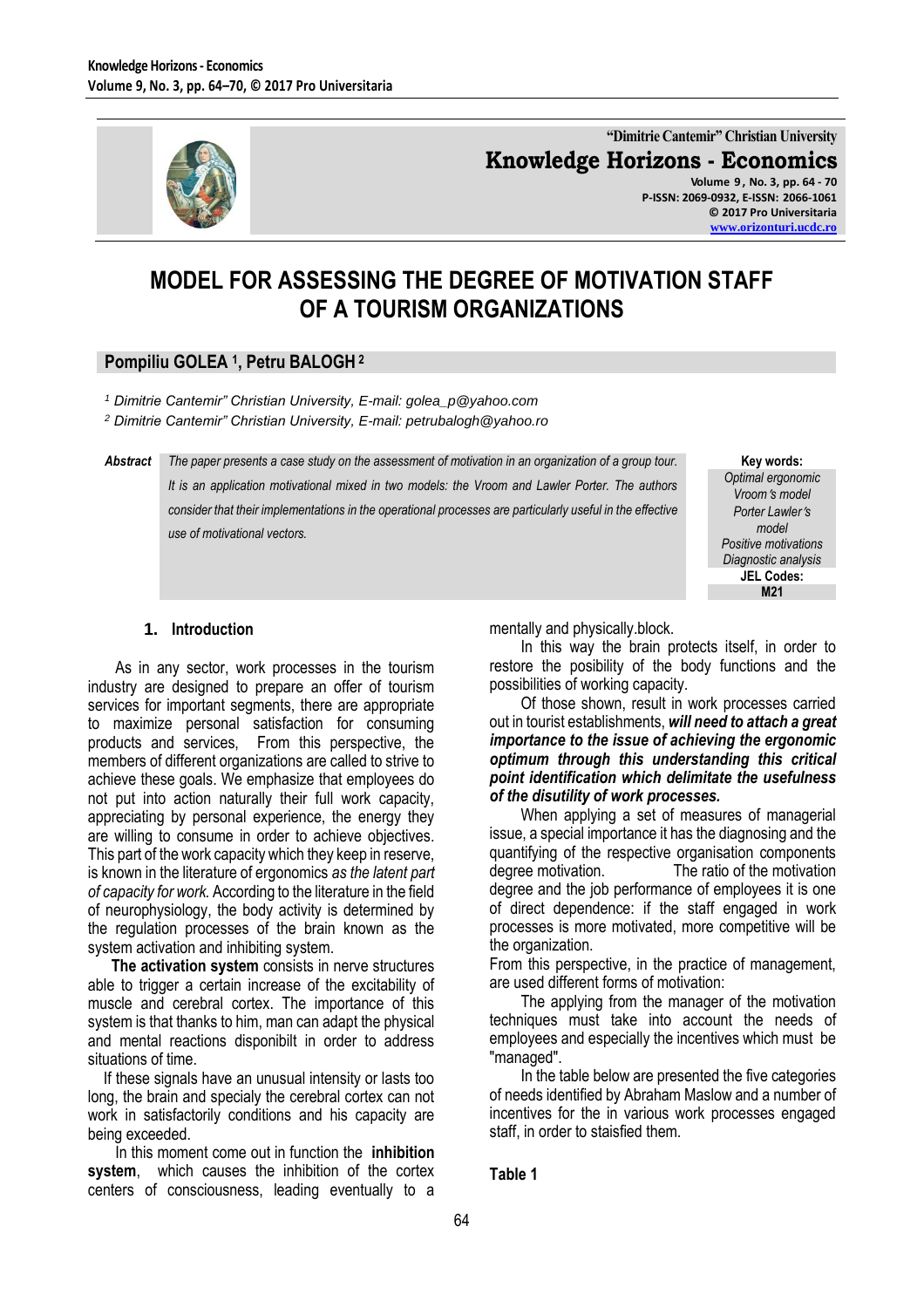| <b>NEEDS</b>            | POSITIVE MOTIVATIONS                                                                                                   |  |  |  |  |
|-------------------------|------------------------------------------------------------------------------------------------------------------------|--|--|--|--|
| 1. Biological           | • appropriate sallary;                                                                                                 |  |  |  |  |
|                         | • Comfortable working conditions;                                                                                      |  |  |  |  |
|                         | • Work equipment;                                                                                                      |  |  |  |  |
|                         | • Free meals;                                                                                                          |  |  |  |  |
|                         | • The housing provide                                                                                                  |  |  |  |  |
| 2. Safety               | • Medical insurance;                                                                                                   |  |  |  |  |
|                         | • The contract of employment must contain individual insurers and<br>countervailing clauses (inflation, unemployment); |  |  |  |  |
|                         | · Safety measures;                                                                                                     |  |  |  |  |
|                         | · State and / or private Pension Funds;                                                                                |  |  |  |  |
| 3. Affiliation (social) | • collectively birthdays;                                                                                              |  |  |  |  |
|                         | . Participation by sport activities sponsored by the organization;                                                     |  |  |  |  |
|                         | · Free time for social activities.                                                                                     |  |  |  |  |
| 4. Esteem and status    | • Promotion;                                                                                                           |  |  |  |  |
|                         | • Incentives;                                                                                                          |  |  |  |  |
|                         | · separately office;                                                                                                   |  |  |  |  |
|                         | • Company car;                                                                                                         |  |  |  |  |
|                         | • frequent presence around the manager;                                                                                |  |  |  |  |
|                         | • Assessment of the work to the public.                                                                                |  |  |  |  |
| 5. Self-realization     | • Opportunities for outstanding achievements;                                                                          |  |  |  |  |
|                         | • Encouraging of creativity;                                                                                           |  |  |  |  |
|                         | • Freedom of movement;                                                                                                 |  |  |  |  |
|                         | • Special Tasks;                                                                                                       |  |  |  |  |
|                         | • Free time for hobbies;                                                                                               |  |  |  |  |
|                         | . Using the facilities of the organization at the weekend.                                                             |  |  |  |  |

Based on these elements we will further address two models for determining the motivation degree of the personnel which carrying out various work processes .

## **2. Determination of motivation degree based on the study of behavior**

 The model that we present below is an adaptation *of expectations theory developed by American psychologist V.H. Vroom and has as starting point – the hope- as energizing force of motivational behavior.*

 It is known the fact that the motivation causes the release of the body of an amount of energy that, in the organizational eustress conditions, determines the performance achieving.

 In the literature of management from management domain, the organizational stress in terms of energy, is being treated on the two basic components: positive (eustress) and negative (distress).

 The first form is beneficial and act as a energizing factor allowing the concentration and

focus of mental and physical forces for the achieving of the objectives being typical for the peak immediately preceding periods of important activities; the second is that condition in which the body forced refuses to revert to normal and under a higher intensities can even cause disease or adaptation.

On the fond of a general motivations, can develop a specific motivation of a certain practical situations (such as the specific activity of a job). From this perspective it is necessary *to determine the intensity of motivational vectors;* these are:

Ims - motivational index of a component of a social group or of the group as a whole involved in the certain situation;

Vi - valence of motivational factor: *reflecting the characteristic* for the micro-group component in question;

Ii - instrumentality of motivational factors ti; *expresses the extent in that the giving caracteristic in the real time feature offered in the context of the situation involving the respective component;*

Ei - the expectancy factor in relation with the factor  $t_i$ ; *expressing the expectations* of the component to what it thinks it can get through its work in the future on the line satisfaction of needs and desires, vis-à-vis the characteristics of the workplace.

Let's take an example: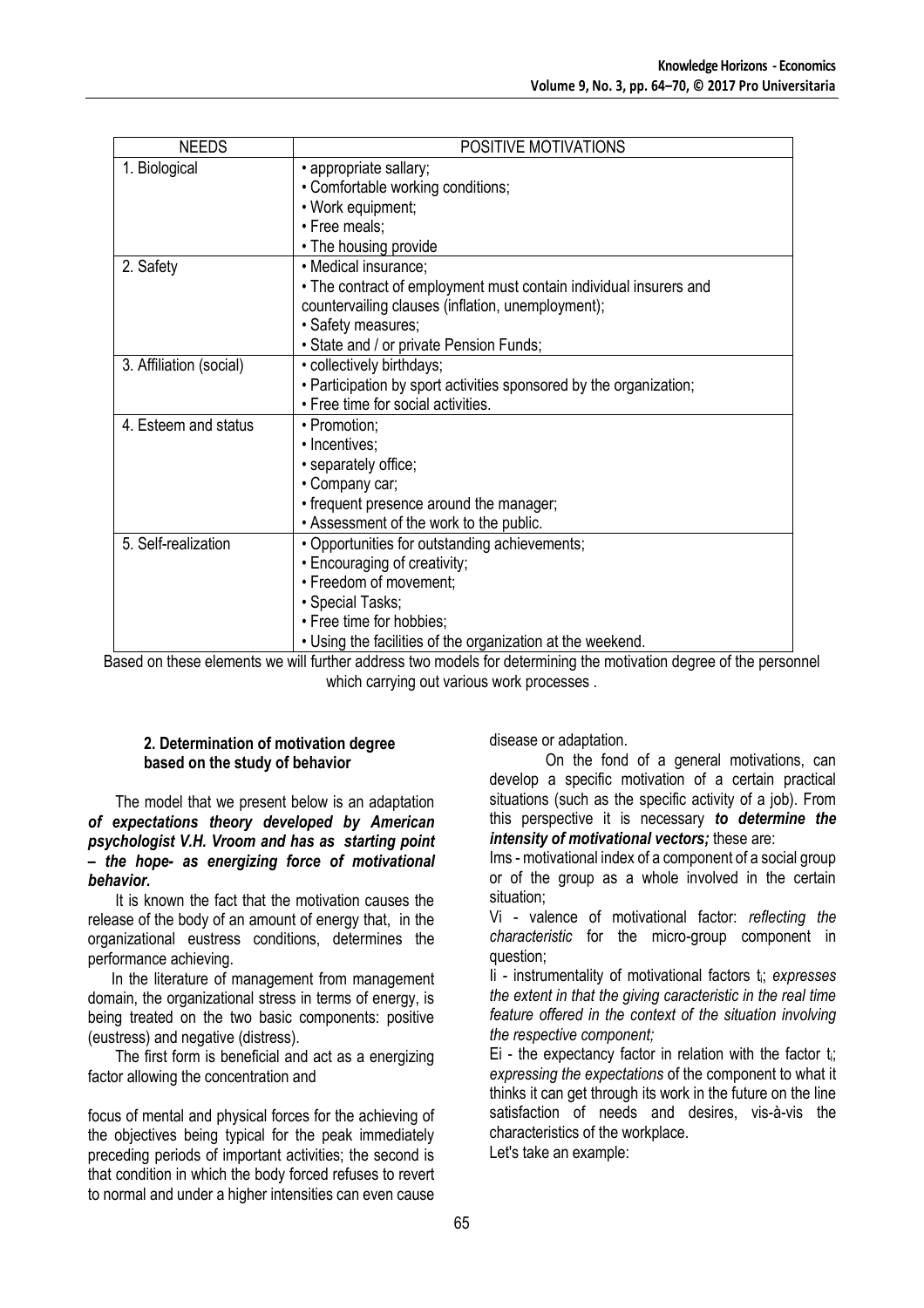Each component of the target group filled out a questionnaire form given in the table below, completing an "x" in the appropriate box feature of the workplace.

## **Table 2**

| No              | Features (features of the workplace)    |  | Vi             |   |   |   |  |   |   |   | Ei |  |   |   |   |   |
|-----------------|-----------------------------------------|--|----------------|---|---|---|--|---|---|---|----|--|---|---|---|---|
| crt.            |                                         |  | $\overline{2}$ | 3 | 4 | 5 |  | 2 | 3 | 4 | 5  |  | 2 | 3 | 4 | 5 |
| 1               | Job stability                           |  |                |   |   |   |  |   |   |   |    |  |   |   |   |   |
| $\overline{2}$  | The size of revenues.                   |  |                |   |   |   |  |   |   |   |    |  |   |   |   |   |
| 3               | The possibility of social and           |  |                |   |   |   |  |   |   |   |    |  |   |   |   |   |
|                 | economic opportunities                  |  |                |   |   |   |  |   |   |   |    |  |   |   |   |   |
| 4               | Close relationships between team        |  |                |   |   |   |  |   |   |   |    |  |   |   |   |   |
|                 | members                                 |  |                |   |   |   |  |   |   |   |    |  |   |   |   |   |
| 5               | Competent seniors                       |  |                |   |   |   |  |   |   |   |    |  |   |   |   |   |
| 6               | Group activities                        |  |                |   |   |   |  |   |   |   |    |  |   |   |   |   |
| 7               | Possibility of professional             |  |                |   |   |   |  |   |   |   |    |  |   |   |   |   |
|                 | performance                             |  |                |   |   |   |  |   |   |   |    |  |   |   |   |   |
| 8               | Ability to monetize personal            |  |                |   |   |   |  |   |   |   |    |  |   |   |   |   |
|                 | knowledge                               |  |                |   |   |   |  |   |   |   |    |  |   |   |   |   |
| 9               | The possibility of rapid<br>career      |  |                |   |   |   |  |   |   |   |    |  |   |   |   |   |
|                 | development                             |  |                |   |   |   |  |   |   |   |    |  |   |   |   |   |
| 10              | Effective opportunity to participate in |  |                |   |   |   |  |   |   |   |    |  |   |   |   |   |
|                 | decisions concerning the work           |  |                |   |   |   |  |   |   |   |    |  |   |   |   |   |
|                 | group                                   |  |                |   |   |   |  |   |   |   |    |  |   |   |   |   |
| 11              | Recognition of competence and           |  |                |   |   |   |  |   |   |   |    |  |   |   |   |   |
|                 | proffesional success                    |  |                |   |   |   |  |   |   |   |    |  |   |   |   |   |
| 12 <sup>2</sup> | Functional autonomy and                 |  |                |   |   |   |  |   |   |   |    |  |   |   |   |   |
|                 | responsibility at work as a result of   |  |                |   |   |   |  |   |   |   |    |  |   |   |   |   |
|                 | recognizing the jurisdiction            |  |                |   |   |   |  |   |   |   |    |  |   |   |   |   |
| 13              | Work conditions                         |  |                |   |   |   |  |   |   |   |    |  |   |   |   |   |
|                 | <b>TOTAL</b>                            |  |                |   |   |   |  |   |   |   |    |  |   |   |   |   |

The scale of assessment is as follows:

- I. The importance of this feature for you (Vi)
	- 1. Unimportant
	- 2. Less important
	- 3. Medium importance
	- 4. Important
	- 5. Very important

II. To what extent is the main feature present in your place of work  $(l<sub>1</sub>)$ :

- 1. in a low importance
- 2. Less important
- 3, Medium importance
- 4. Important
- 5. Very important

III. In the future what extent of the feature do you expect to fiind in your place of work  $(E<sub>1</sub>)$ :

- 1. a little importance
- 2, Less important
- 3. Medium importance
- 4. Important
- 5. Very important

 The results obtained on the filled questionnaires by the 17 members of the target group are summarized in the following table:

Table 3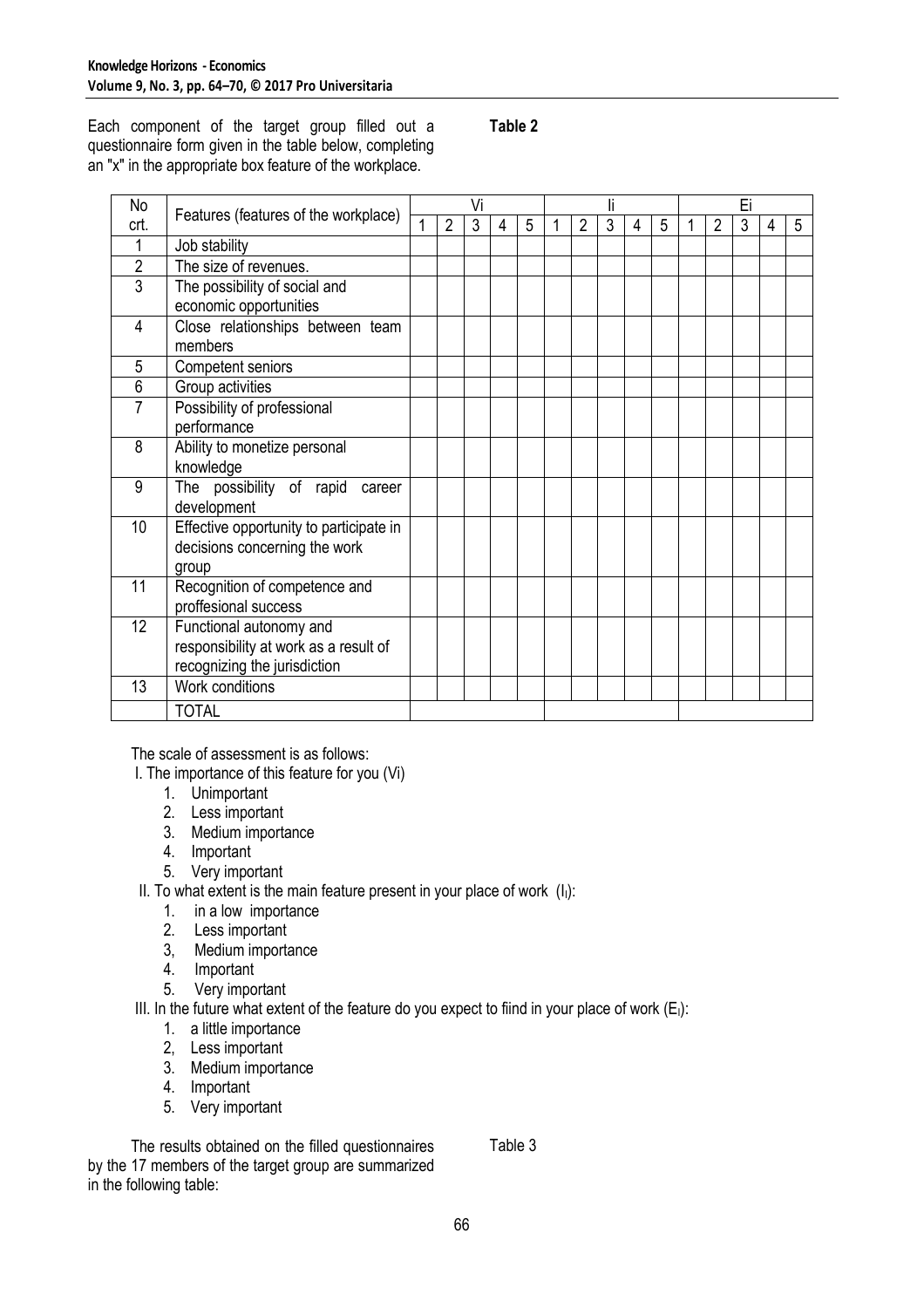| No             | Features (features of the workplace)        | $V_I$          | h               | $E_1$           |  |  |  |
|----------------|---------------------------------------------|----------------|-----------------|-----------------|--|--|--|
| crt.           |                                             |                |                 |                 |  |  |  |
| $\mathbf{0}$   |                                             | $\overline{c}$ | 3               | 4               |  |  |  |
| 1              | Job stability                               | 66/17=3,88     | $39/17=2,29$    | $28/17=1,64$    |  |  |  |
| $\overline{2}$ | The size of revenues.                       | 72/17=4,23     | $56/17=3,29$    | 45/17=2,64      |  |  |  |
| 3              | The possibility of social and economic      | 65/17=3,82     | $39/17=2,29$    | $33/17 = 1.94$  |  |  |  |
|                | opportunities                               |                |                 |                 |  |  |  |
| 4              | relationships<br>Close<br>between<br>team   | $60/17 = 3,53$ | $33/17=1,94$    | $34/17=2,00$    |  |  |  |
|                | members                                     |                |                 |                 |  |  |  |
| 5              | <b>Competent seniors</b>                    | $60/17 = 3,53$ | $36/17=2,12$    | $33/17=1,94$    |  |  |  |
| 6              | Group activities                            | $59/17=3,47$   | $32/17=1,88$    | $35/17=2,06$    |  |  |  |
| $\overline{7}$ | Possibility of professional performance     | $57/17=3,35$   | $33/17 = 1,94$  | $32/17=1,88$    |  |  |  |
| 8              | Ability to monetize personal knowledge      | 59/17=3,47     | $34/17=2,00$    | $34/17=2,00$    |  |  |  |
| $\overline{9}$ | The<br>possibility<br>of<br>rapid<br>career | $58/17=3,41$   | $33/17 = 1,94$  | $30/17 = 1,76$  |  |  |  |
|                | development                                 |                |                 |                 |  |  |  |
| 10             | Effective opportunity to participate in     | $60/17 = 3.53$ | $35/17=2,06$    | $31/17=1,82$    |  |  |  |
|                | decisions concerning the work group         |                |                 |                 |  |  |  |
| 11             | Recognition of competence and               | 64/17=3,76     | $33/17 = 1,94$  | $30/17 = 1,76$  |  |  |  |
|                | professional success                        |                |                 |                 |  |  |  |
| 12             | Functional autonomy and responsibility at   | $62/17=3.64$   | $31/17=1,82$    | $32/17=1,88$    |  |  |  |
|                | work as a result of recognizing the         |                |                 |                 |  |  |  |
|                | jurisdiction                                |                |                 |                 |  |  |  |
| 13             | Work conditions                             | 79/17=4,64     | $34/17=2,00$    | $36/17=2,11$    |  |  |  |
|                |                                             | 62,66/17=3,68  | $35,90/17=2,11$ | $33,31/17=1,96$ |  |  |  |

This can be represented by means of the following figure histogram that shows the vector indices of the motivation groups:



The analysys of table and histogram allows the formulation of the following observations on assess of the degree of motivation of staff respondent:

• the valence values are quoted with scores from 3.54 to 4.46 means that the values that means that the respondents consider that these features are "medium importance" or "important";

• instrumentality of values range from 2.00 to 3.00 attesting that these features at work are seen as present in most of the "small measure";

• the expectation values range from 1.54 to 3.15 which highlights that future respondents consider that there is no improvement than in "small extent" or "average position".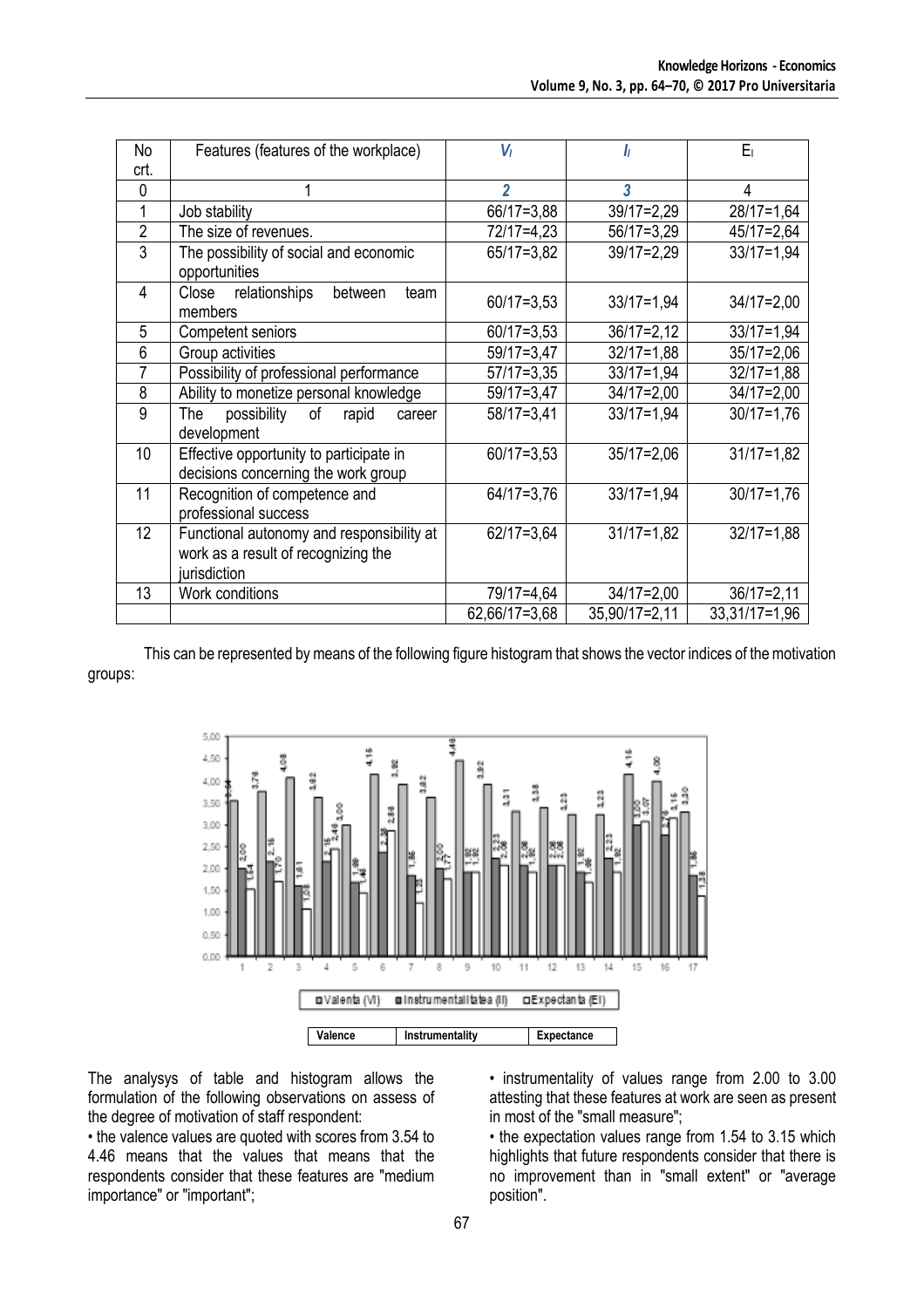The data inserted in the above table can be represented using the histogram in the following figure, which highlights the appreciation of motivational group vectors:

valence, instrumentality, and expectation for each feature of the workplace.



The data inserted in the previous histogram highlight the fact that there are significant differences between the values groups of motivational vectors.

Thus it appears that:

• The respondents appreciate as important the following workplace caracteristics (valence) as follows: the living and working conditions (score 4.64), size of revenues (score 4.23).

The other indicators have ratings between (3.41 and 3.88), which corresponds with the calificative "medium importance". • Assessments about the measure on whether those characteristics are present in the workplace (instrumentality) are much lower compared to the first motivational vector. They have scores ranging from 1.94 to 3.29 which corresponds of appreciation "very little" or "small" except for one single indicator (the size of revenues) which is considered "average position".

 • The expectations regarding future developments of the 13 indicators (expectation) are also apreciate with scores from 1.64 to 2.64) which corresponds to the ratings of "very little" and "small extent".

 • Overall the motivational groups vectors experiencing a downward trend; this can be detected using the following histogram:

Fig. no. 3



From practical standpoint, this development will generate a tension between the three groups of a motivational vectors which causes a decrease in motivation and with this inhibition of working capacity.

• The analysis of developments presented with graphs, helps identify and assess the main characteristics that can lead to a higher level of motivation of the target group. In this regard, it will act on the characteristics quantifying the vector group "valence"

• Will be developed and brought to the attention of employees the proposed measures to improve the characteristics which have greater significance for respondents; in our case, the measures on increasing revenues, development of economic and financial opportunities and the achieving of a better conditions at the workplace;

• These measures aimed at increasing the value of indicators that quantify the vector group "expectation" over the group "instrumentality". In this way, it is followed the activitation of staff for the objectives realization..

 To calculate the group motivations, in the motivational model of expectation, the motivation and strength to achieve performance is defined by the relationship:

## $M = E \times I \times V$

where:

M - is the motivation (the force to be efficient);

 $E$  – the pending (expectancy);

I – the instrumentality;

V - valence.

 By combining the theory expectation (V.H.Vroom) theory of Effort Performance - satisfaction (Porter-Lawler) we can get a simplified model of motivation.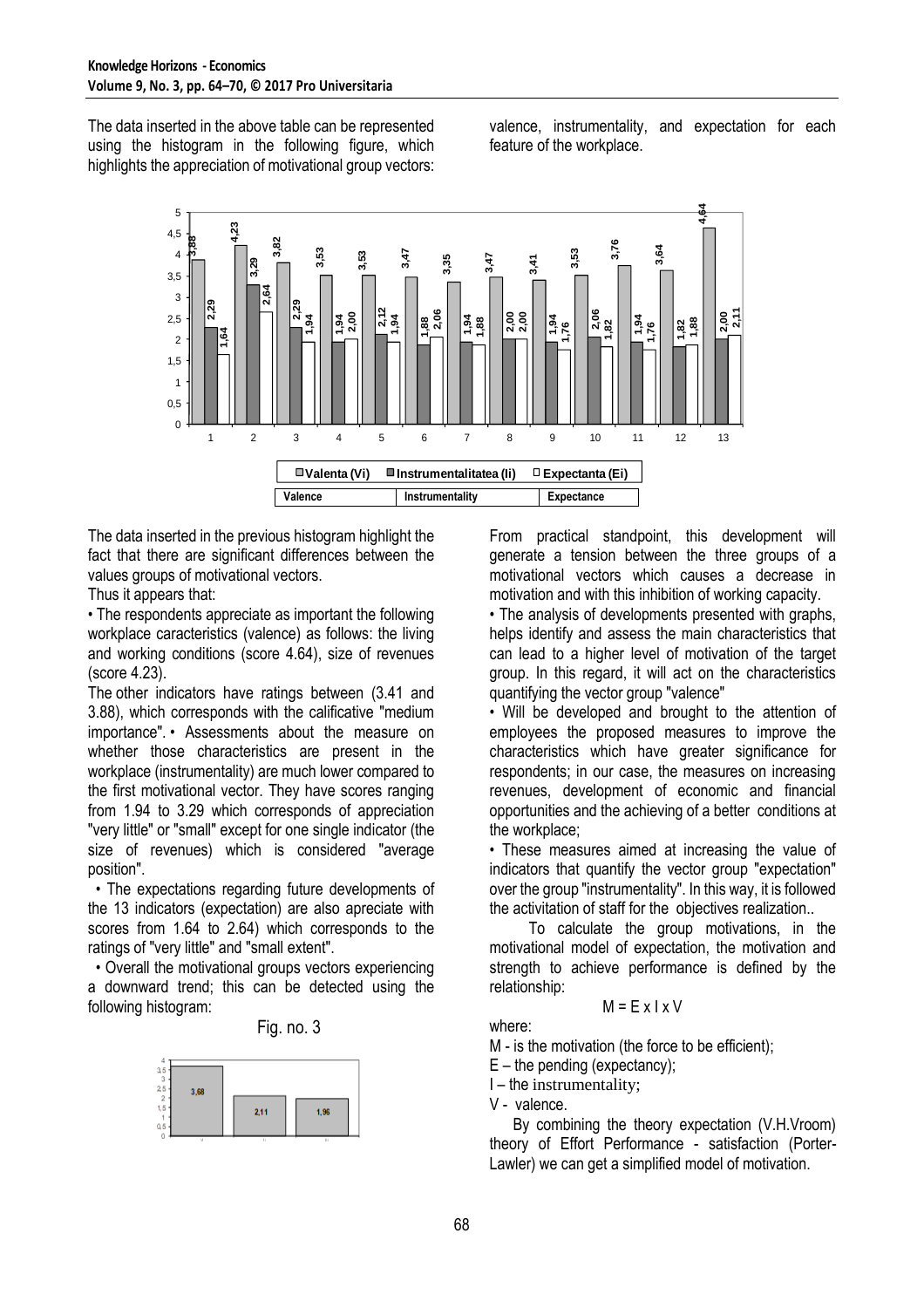Considering that the staff has the necessary skills and is aware of the role in the firm than the questionnaire results table can be converted into a probabilities table.

Average motivation is

$$
M = E \times I \times V = 0,74 \times 0,42 \times 0,35 = 0,111 = 11,1\%
$$

 Because for individuals the consequences association (rewards) is different and customized smart, the smart managers will promote as much the rewards those who most value for their employees. Will offer them a package of rewards from which they can choose.

 For example, if the pay benefits associated with better working conditions, the probability of expectation E becomes:

$$
E = (E_2 \cup E_{13}) - (E_2 \cap E_{13}) =
$$
  
= 0.53 + 0.42 - 0.53 × 0.42 = 0.73  

$$
I = (I_2 \cup I_{13}) - (I_2 \cap I_{13}) =
$$
  
= 0.66 + 0.40 - 0.66 × 0.40 = 0.78  

$$
V = (V_2 \cup V_{13}) - (V_2 \cap V_{13}) =
$$
  
= 0.85 × 0.93 - 0.85 × 0.93 = 0.98



## **Table 4**

| No crt.      | Features (features of the workplace)                                  | V              | Iı   | Eı   |
|--------------|-----------------------------------------------------------------------|----------------|------|------|
| 0            |                                                                       | $\overline{2}$ | 3    | 4    |
|              | Job stability                                                         | 0,77           | 0,46 | 0,33 |
| 2            | The size of revenues.                                                 | 0,85           | 0,66 | 0,53 |
| 3            | The possibility of social and economic opportunities                  | 0,76           | 0,45 | 0,39 |
| 4            | Close relationships between team members                              | 0,71           | 0,39 | 0,40 |
| 5            | <b>Competent seniors</b>                                              | 0,71           | 0,42 | 0,39 |
| 6            | <b>Group activities</b>                                               | 0,69           | 0,38 | 0,41 |
|              | Possibility of professional performance                               | 0,67           | 0,39 | 0,38 |
| 8            | Ability to monetize personal knowledge                                | 0,69           | 0,40 | 0,40 |
| 9            | The possibility of rapid career development                           | 0,68           | 0,39 | 0,35 |
| 10           | Effective opportunity to participate in decisions concerning the work | 0,71           | 0,41 | 0,36 |
|              | group                                                                 |                |      |      |
| 11           | Recognition of competence and professional success                    | 0,75           | 0,39 | 0,35 |
| 12           | Functional autonomy and responsibility at work as a result of         | 0.73           | 0.36 | 0.38 |
|              | recognizing the jurisdiction                                          |                |      |      |
| 13           | <b>Work conditions</b>                                                | 0,93           | 0,40 | 0,42 |
| <b>TOTAL</b> |                                                                       | 0,74           | 0,42 | 0,39 |